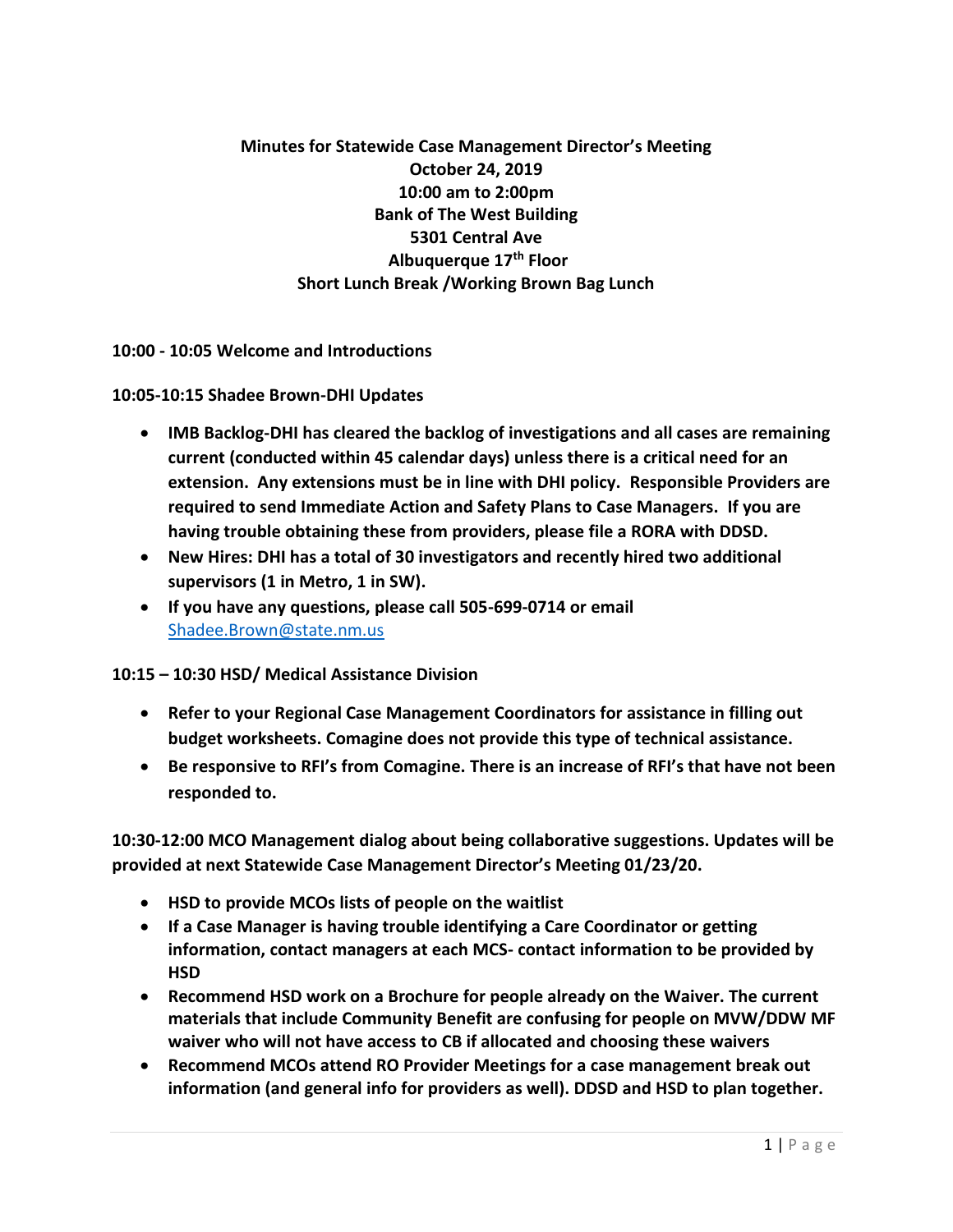- **MCOs put on community outreach and educational events – recommended that notice be provided to the CM Listserv**
- **Reminder ISP (DDW plan) and Care Plans (MCOs) can be helpful to both systems in planning- reach out for these plans on an individual basis**
- **"Go to" for information is the MCO website member handbook.**
- **Recommend more effort to build up and educate about the benefits of accessing both CM for DD Waiver and Care Coordination for MCO.**

**12:00-12:20 Break -Working Brown Bag Lunch** 

**12:20-12:45 Elizabeth "Betsy" Finley** 

• **Clinical Services update please attached document** 

# **12:45 -1:00 Lisa Storti Guardian Presentation- please attached document**

#### **A** DDPC Guardianship

## **Guardianship Points:**

**This was a brief presentation of key factors in maintaining consistent support for individuals who have been determined to or may require guardianship services.**

- **It is critical that case managers review guardianship issues with the individual/ family to determine the following:**
	- **If the individual has a guardian currently, if there are any ideas/ decisions around a guardian successor, in case the current guardian is no longer able to perform in this capacity.**
	- **If the individual will be 18 years old in the next couple years (an adult, according to statute), and is not able to make decisions – or needs assistance to make decisions-**

**Has there been discussion about Guardianship/ Power of Attorney options to support the individual?** 

- Has the adult individual who has been their own guardian, become less able to **make decisions, as they have aged? It may be time to have the discussion with them (case manager or family/trusted friend), regarding Power of Attorney, or Guardianship options, (Full or Plenary). Either Corporate Guardianship or Family Guardian.**
- **Planning is key in avoiding situations where individuals or their family members may not be able to make important decisions, participate in planning to maintain the individual's independence.** 
	- **Information and assistance with the Guardianship process may be obtained through the Developmental Disabilities Planning Council, (DDPC) at:**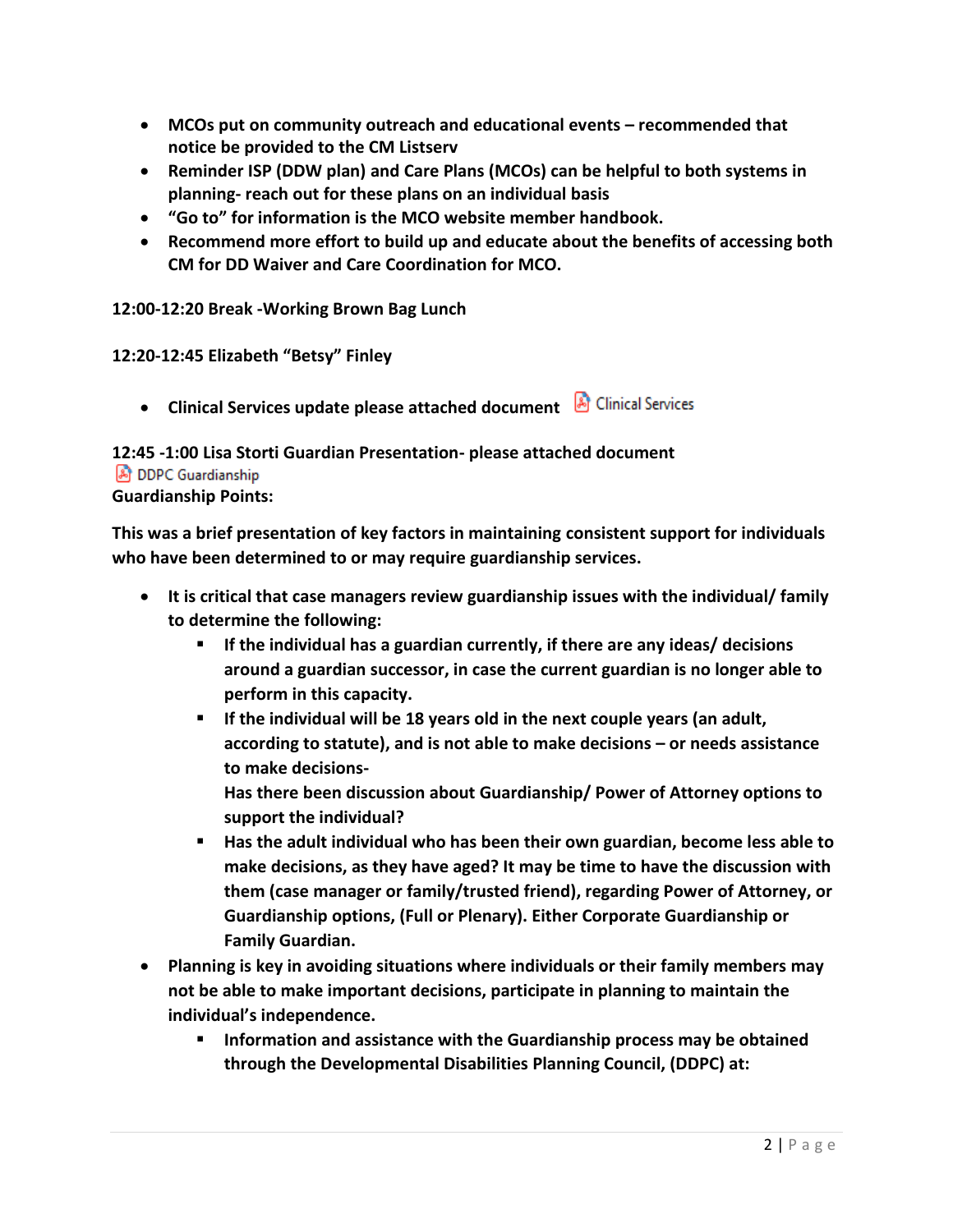**[https://www.nmddpc.com/guardianship\\_program](https://www.nmddpc.com/guardianship_program) , or by phoning them at 505-841-4519.** 

▪ **For information regarding Guardianship resources, contact Lisa Storti, DDSD Office of Constituent Support, at 505-476-8972. [Lisa.Storti@state.nm.us](mailto:Lisa.Storti@state.nm.us)**

**1:00- 1:20 Jesse Armijo NMTAP AT Coordinator** 

**Overview of New Mexico Technology Assistance Program Services:**

- **Device Loan Program, Device demonstration/Training, Device Re-Utilization through Adelante (Back in Use and DiverseIT), and financial loans through San Juan Center for Independence (Access Loan and SEED Loan).**
- **Process for application: Discussion of goals, device demonstration, training on devices, then consumer can loan out devices for 30 days. Any New Mexican, of any age, of any disability is eligible for services.**
- **Small Device Demonstration of Assistive Technology- Devices demonstrated: Liftware Level Spoon, Universal Knob Turner, One Handed Keyboard, Mobilux Touch Magnifier, Explore 8 Magnifier.**
- **NMTAP link: <http://www.tap.gcd.state.nm.us/>**

## **1:20-1:40 PST Julie Mehrl**

- **PST Basic Information- please attached document**
- **PST Updates - Current Providers - Waiver Renewal**
- **Video Link "Making a Plan to use Technology"**: <https://www.youtube.com/watch?v=-pYQifR-PYU>

**1:40 -2pm Updates and Check-ins (DDSD) (20 minutes)**

- **DDW Renewal-Christina Hill**
- **NMDOH website for DD Waiver Steering Committee: https://nmhealth.org/about/ddsd/coco/acq/ddwsc/**
- **Retro Discussion- We will revisit this topic at the next DDW Case Management Director Meeting on 01/23/20.**
- **OR Tips-Please see attached document & CORE DDSD\_Quarterly Meeting 10-24-19**
- **Pre-Meeting for ISP prior to development with person and guardian documented by case note in Therap:** 6.4 Preparation for ISP Meetings The CM is required to meet with the DD Waiver participant and guardian prior to the ISP meeting. The CM reviews current assessment information, prepares for the meeting, creates a plan with the person to facilitate or co-facilitate the meeting if desired, discusses the budget, reviews the current SFOC forms, and facilitates greater informed participation in ISP development by the person.